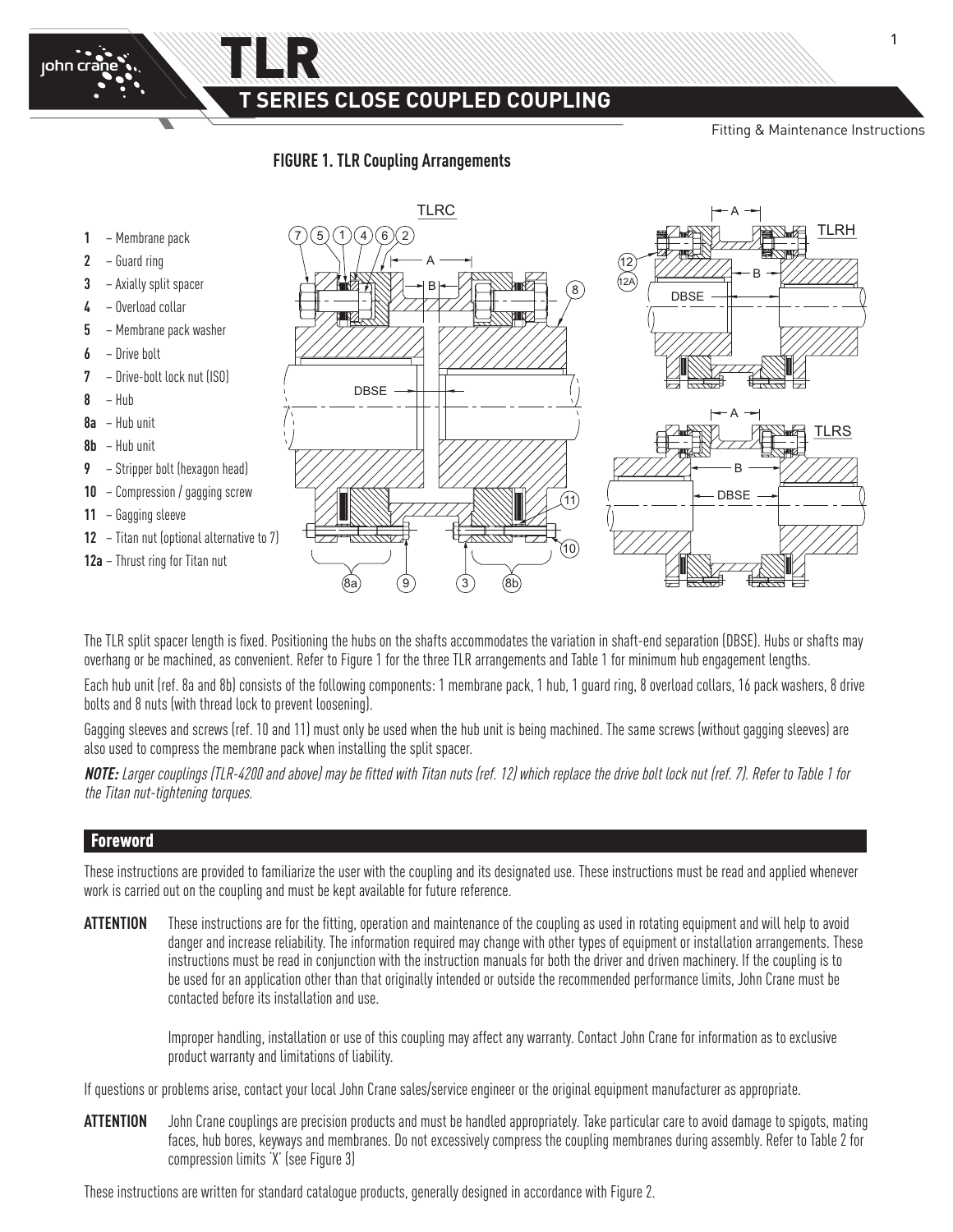

# TLR **SERIES CLOSE COUPLED COUPLING**

Fitting & Maintenance Instructions

### Safety Instructions

The following designations are used in the installation instructions to highlight instructions of particular importance.

**IMPORTANT** used for items of particular concern when using the coupling.

**ATTENTION** where there is an obligation or prohibition concerning the avoidance of risk.



**where there is an obligation or prohibition concerning harm to people or damage to the equipment.**

**IMPORTANT** All reasonable care has been taken in the design and manufacture of this coupling to ensure that it will be safe when properly used. It is assumed that the USER is aware of the statutory requirements of his plant.

**ATTENTION** When repairing John Crane's Metastream flexible disc couplings, only John Crane approved parts should be used.



**Maintenance work must only be carried out**

**• When the equipment is stationary and has been made safe** 

**• By suitably trained and qualified personnel**



**Prior to installing the coupling, ensure that the machinery is made safe.** 



**Hub units must be adequately supported during installation to avoid accidental damage should they slip.**



**The split spacer must be adequately supported during installation or removal to avoid accidental damage should it slip.**

**ATTENTION** Before starting the machinery, ensure that all necessary safety procedures are being observed.

**IMPORTANT** These instructions are of a general nature, if a general arrangement drawing (GA) is supplied with the coupling, then all data indicated on that drawing takes precedence over information included in these instructions.

### **The usual extent of supply**

An assembled coupling comprising of (see Figure 1):

- 1 hub unit for the driving machine shaft item 8a
- 1 hub unit for the driven machine shaft item 8b
- An axially-split, two-part spacer (distance piece) item 3
- Metric hexagon head stripper bolts (ref. 9) to assemble the split spacer between the two hub units. Refer to Table 2 for stripper bolt quantities.
- 8 metric socket cap head compression/gagging screws (ref. 10). Screw heads painted RED for identification.
- 8 gagging sleeves (ref. 11)

# **Storage**

If the coupling is not to be used immediately, it should be stored indoors away from direct heat in its original packing.

All documentation supplied with the coupling should be retained for future reference.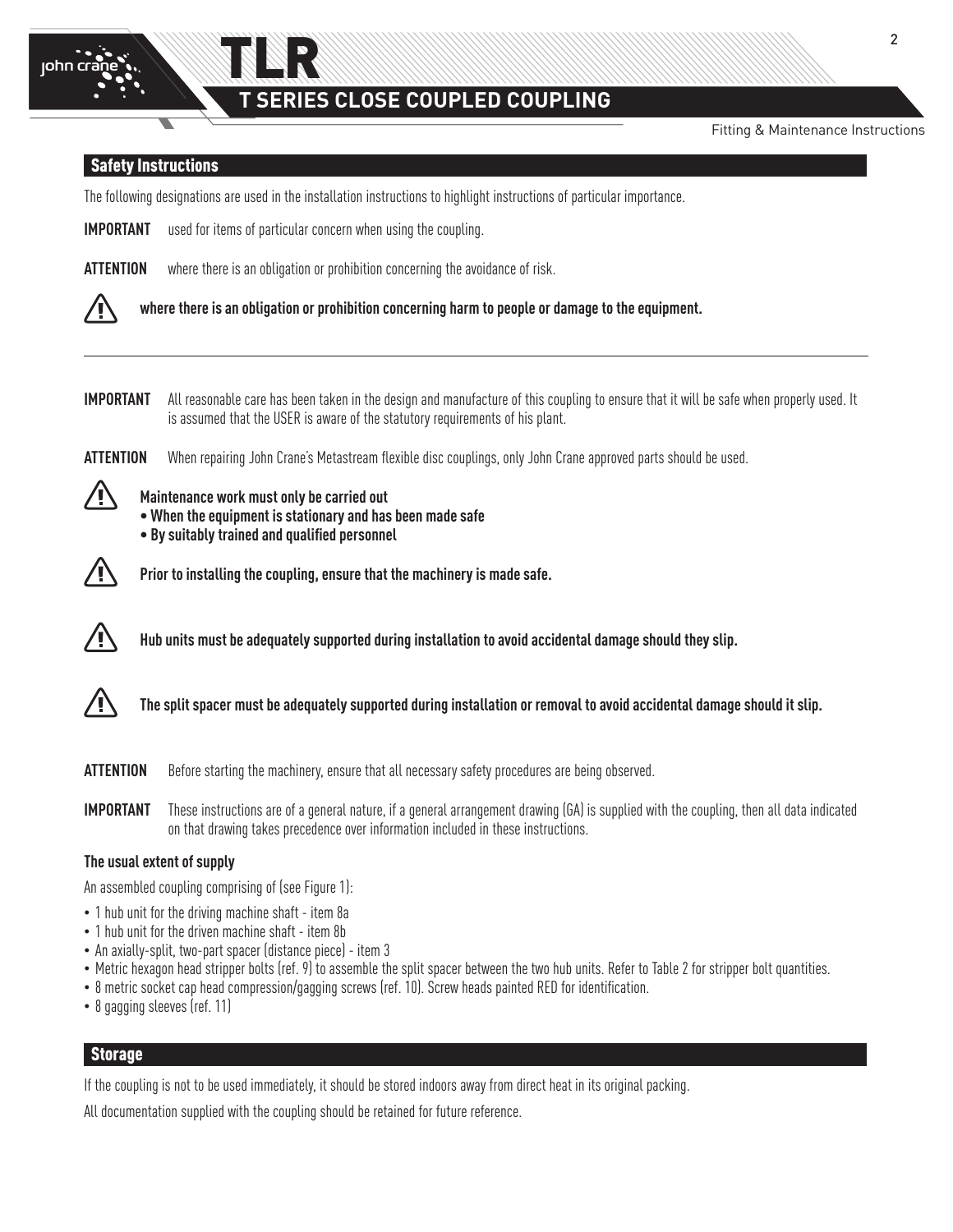

# TLR **SERIES CLOSE COUPLED COUPLING**

Fitting & Maintenance Instructions

A

#### Spares

When requesting spares, always quote the full designation of the coupling.

DBSE

The following spares can be purchased from John Crane:

- 
- Compression/gagging screw-set (8 socket head cap screws ref. 10) Membrane pack only (B-KIT ref. 1)
- Gagging sleeve-set (8 ref. 11)
- Stripper bolt set (Hexagon headed bolts ref. 9) Membrane pack with fixings (C-KIT ref. 1, 4, 5, 6, 7)
	-

### Installation

Remove the coupling from packaging and carefully inspect for signs of damage. Pay particular attention to the hub bores and the spigot/recess location features, which should be free from burrs and other damage.

### **Machining hub units**

### **Machining hub bores**

John Crane recommend a light-interference fit for keyed hubs and shafts (e.g. P7/h6 fit). The finished bore can be calculated from the measured shaft diameter.

When setting up the hub unit for machining, use the hub flange OD and hub face as datum surfaces. The hub face and OD should be set such that the maximum TIR does not exceed 0.05 mm. It is recommended that the hub unit be fully gagged before any machining. Fit the 4 gagging sleeves (ref. 11) and gagging screws (ref. 10) and tighten each screw snug (refer to Figure 1). Always grip the hub (not the guard ring) for all machining operations. Clean off all oil and debris after machining.

### **Machining hub length**

If required, the hubs can be machined to be flush with the shaft ends as illustrated in Figure 2. Table 1 gives the minimum/maximum limits for hub length for each TLR option.

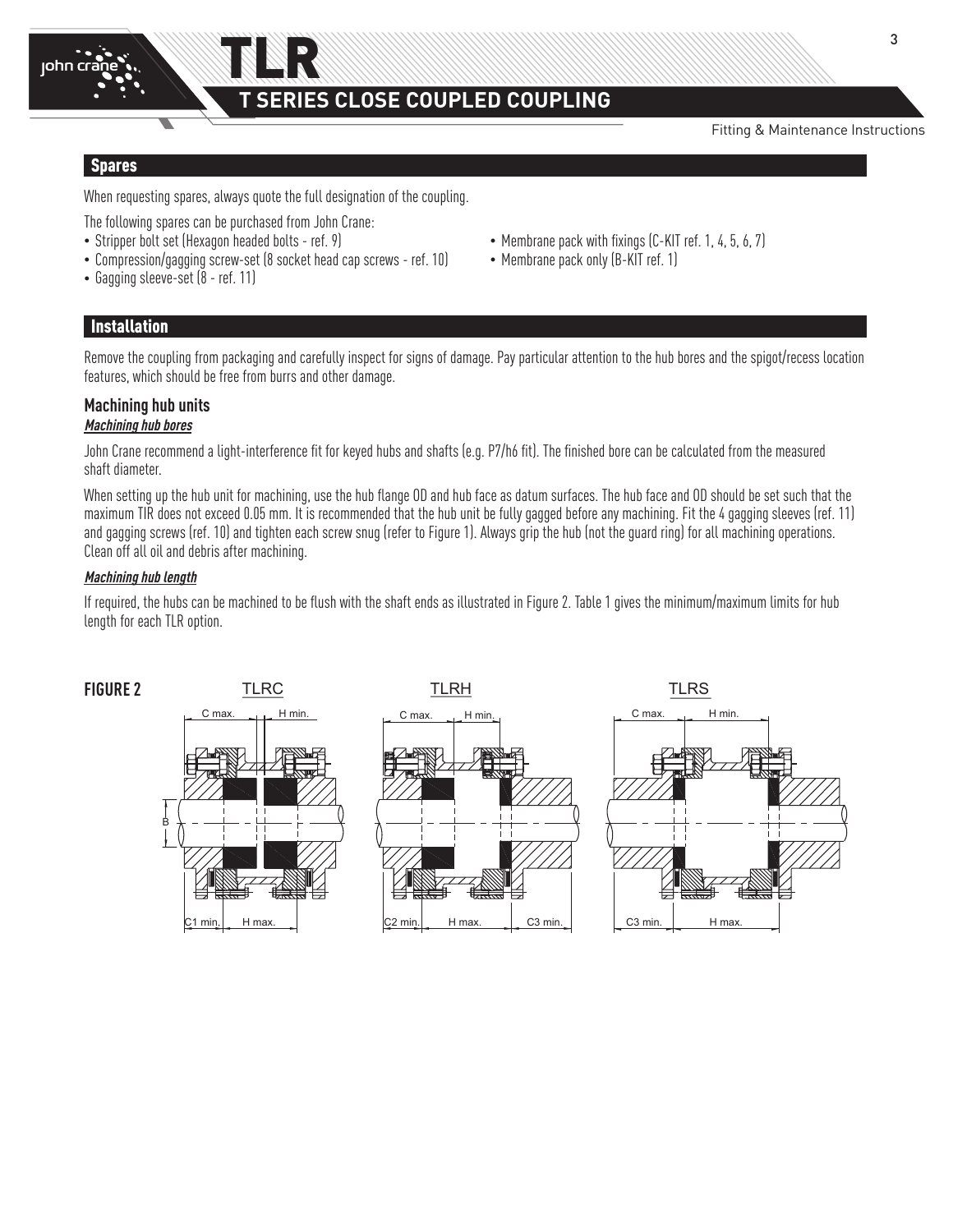# **SERIES CLOSE COUPLED COUPLING**

Fitting & Maintenance Instructions

| <b>TABLE 1</b> |                                           |           |                                               |                                  |                                           |                                           |                      |                                    |                            |     |             |       |             |             |     |
|----------------|-------------------------------------------|-----------|-----------------------------------------------|----------------------------------|-------------------------------------------|-------------------------------------------|----------------------|------------------------------------|----------------------------|-----|-------------|-------|-------------|-------------|-----|
|                | <b>Tightening Torque</b>                  |           |                                               | <b>Hub Length</b><br><b>Bore</b> |                                           |                                           |                      | <b>Distance Between Hubs (DBH)</b> |                            |     |             |       |             |             |     |
| Coupling       |                                           |           |                                               | $R^{**}$                         | C                                         | C <sub>1</sub>                            | C2<br>C <sub>3</sub> | н                                  |                            |     |             |       |             |             |     |
|                | <b>Drive Bolt</b><br>Fig. 1, ref. 6 and 7 |           | <b>Drive Bolt</b><br>Fig. 1,<br>ref. 6 and 12 |                                  | <b>TLRC</b><br><b>TLRH</b><br><b>TLRS</b> | <b>TLRC</b><br><b>TLRH</b><br><b>TLRS</b> | <b>TLRC</b>          | <b>TLRH</b>                        | <b>TLRH</b><br><b>TLRS</b> |     | <b>TLRC</b> |       | <b>TLRH</b> | <b>TLRS</b> |     |
|                |                                           |           |                                               |                                  | Max                                       | Max*                                      | min                  | min                                | min                        | min | max         | min   | max         | min         | max |
| TLR-           | $\overline{\phantom{0}}$                  | <b>Nm</b> | $\overline{\phantom{0}}$                      | Nm                               | Ø mm                                      | mm                                        | mm                   | mm                                 | mm                         | mm  | mm          | mm    | mm          | mm          | mm  |
| 0210           | M12                                       | 65        | $\overline{\phantom{0}}$                      | $\overline{\phantom{0}}$         | 60                                        | 80                                        | 61.5                 | 58.5                               | 64.5                       | 5   | 42          | 42.1  | 79          | 79.1        | 110 |
| 0350           | M14                                       | 105       | $\overline{\phantom{0}}$                      | $\overline{\phantom{0}}$         | 75                                        | 92                                        | 71.5                 | 69.5                               | 73.5                       | 5   | 46          | 46.1  | 87          | 87.1        | 124 |
| 0530           | M16                                       | 160       | $\overline{\phantom{0}}$                      | $\overline{\phantom{0}}$         | 85                                        | 103                                       | 78                   | 71.5                               | 84.5                       | 5   | 55          | 55.1  | 105         | 105.1       | 142 |
| 0750           | M18                                       | 225       | $\overline{\phantom{0}}$                      | $\overline{\phantom{0}}$         | 100                                       | 117                                       | 91                   | 88.5                               | 93.5                       | 7   | 59          | 59.1  | 111         | 111.1       | 158 |
| 1000           | M20                                       | 305       | $\overline{\phantom{0}}$                      | $\overline{\phantom{0}}$         | 110                                       | 127                                       | 97                   | 90.5                               | 103.5                      | 7   | 67          | 67.1  | 127         | 127.1       | 174 |
| 1400           | M22                                       | 425       | $\overline{\phantom{0}}$                      | $\overline{\phantom{0}}$         | 120                                       | 139                                       | 104                  | 92.5                               | 115.5                      | 7   | 77          | 77.1  | 147         | 147.1       | 194 |
| 1850           | M24                                       | 525       | $\overline{\phantom{0}}$                      | $\overline{\phantom{0}}$         | 130                                       | 150                                       | 112.5                | 100.5                              | 124.5                      | 7   | 82          | 82.1  | 157         | 157.1       | 208 |
| 2400           | M26                                       | 525       |                                               | $\overline{\phantom{0}}$         | 145                                       | 159                                       | 115.5                | 95                                 | 136                        | 7   | 94          | 94.1  | 181         | 181.1       | 227 |
| 3000           | M28                                       | 785       | $\overline{\phantom{0}}$                      | $\overline{\phantom{0}}$         | 155                                       | 177                                       | 132                  | 116.5                              | 147.5                      | 9   | 99          | 99.1  | 189         | 189.1       | 248 |
| 4200           | M32                                       | 1095      | M <sub>8</sub>                                | 35                               | 175                                       | 190                                       | 141                  | 122                                | 160                        | 9   | 107         | 107.1 | 205         | 205.1       | 265 |
| 6000           | M36                                       | 1860      | M10                                           | 65                               | 190                                       | 211                                       | 153.5                | 126                                | 181                        | 9   | 124         | 124.1 | 239         | 239.1       | 299 |
| 9009           | M41                                       | 2400      | M10                                           | 65                               | 220                                       | 229                                       | 167.5                | 138.5                              | 196.5                      | 9   | 132         | 132.1 | 255         | 255.1       | 320 |
| 9012           | M45                                       | 3700      | M12                                           | 120                              | 235                                       | 249                                       | 184                  | 156                                | 212                        | 11  | 141         | 141.1 | 271         | 271.1       | 345 |
| 9015           | M48                                       | 4450      | M12                                           | 120                              | 260                                       | 269                                       | 197.5                | 165                                | 230                        | 11  | 154         | 154.1 | 297         | 297.1       | 375 |
| 9022           | M58                                       | 7200      | M14                                           | 180                              | 315                                       | 312                                       | 231                  | 196                                | 266                        | 11  | 173         | 173.1 | 335         | 335.1       | 427 |
| 9033           | M64                                       | 10700     | M16                                           | 280                              | 340                                       | 345                                       | 257                  | 221.5                              | 292.5                      | 11  | 187         | 187.1 | 363         | 363.1       | 468 |

Standard hub length.

Maximum bore B is for use with rectangular section keys and with hub lengths not less than C1 Maximum bore with square keys is 0.9xB Maximum bore for TLRH hub with length between C2 and C1 is 0.9xB

TLR

### **Fitting the hub units**

When the TLRC or TLRH coupling is installed for the first time, the driver or/and driven equipment will have to be moved to allow clearance for the hub units to be fitted to each shaft. Before moving the equipment, measure and record the distance between shaft ends (DBSE).

Ensure the hub bore and mating shaft are clean and free from burrs.

It is not necessary to disturb the hexagon-headed drive bolts (ref. 6 and 7), which have been pre-torqued and threadlocked at the factory/workshop.

The hub unit can be installed with the hub face and shaft end flush or with a hub face / shaft end offset to allow for variation in DBSE, which is different to the standard minimum 'H' listed in Table 1. Note that each option (TLRC TLRH TLRS) has a different standard minimum 'H'.

This axial position is particularly important when an interference fit is employed, because after fitting, the hub unit cannot be easily moved axially along the shaft.

Determine the correct hub axial position by measuring the distance between shaft ends (DBSE) of the driver and driven equipment. Determine the distance between hubs 'H' of the coupling. A simple quick solution is to assemble the coupling in the workshop, with one spacer half (without gags) then measure the distance between hub ends. If the distance is the same, then the hubs must be fitted flush with the shaft ends. If the shaft end distance is larger, then divide the difference by 2 to obtain the length by which the hubs must overhang the shaft ends.

For example: For a TLRC-0210 coupling (close coupled)

The standard minimum distance between hub ends  $H = 5$  mm. (Table 1)

Say the motor to gearbox distance between shaft ends (DBSE) = 25 mm.

25 mm (DBSE) – 5 mm (H) = 20 mm/2 = 10 mm hub overhang.

10 mm overhang for the motor hub and 10 mm overhang for the gearbox hub. If required both hubs can be machined back 10 mm to fit flush with the shaft ends (see Figure 2). Refer to Table 1 and Figure 2 for the hub maximum bores, and minimum hub lengths for the 3 TLR options (TLRC, TLRH, TLRS).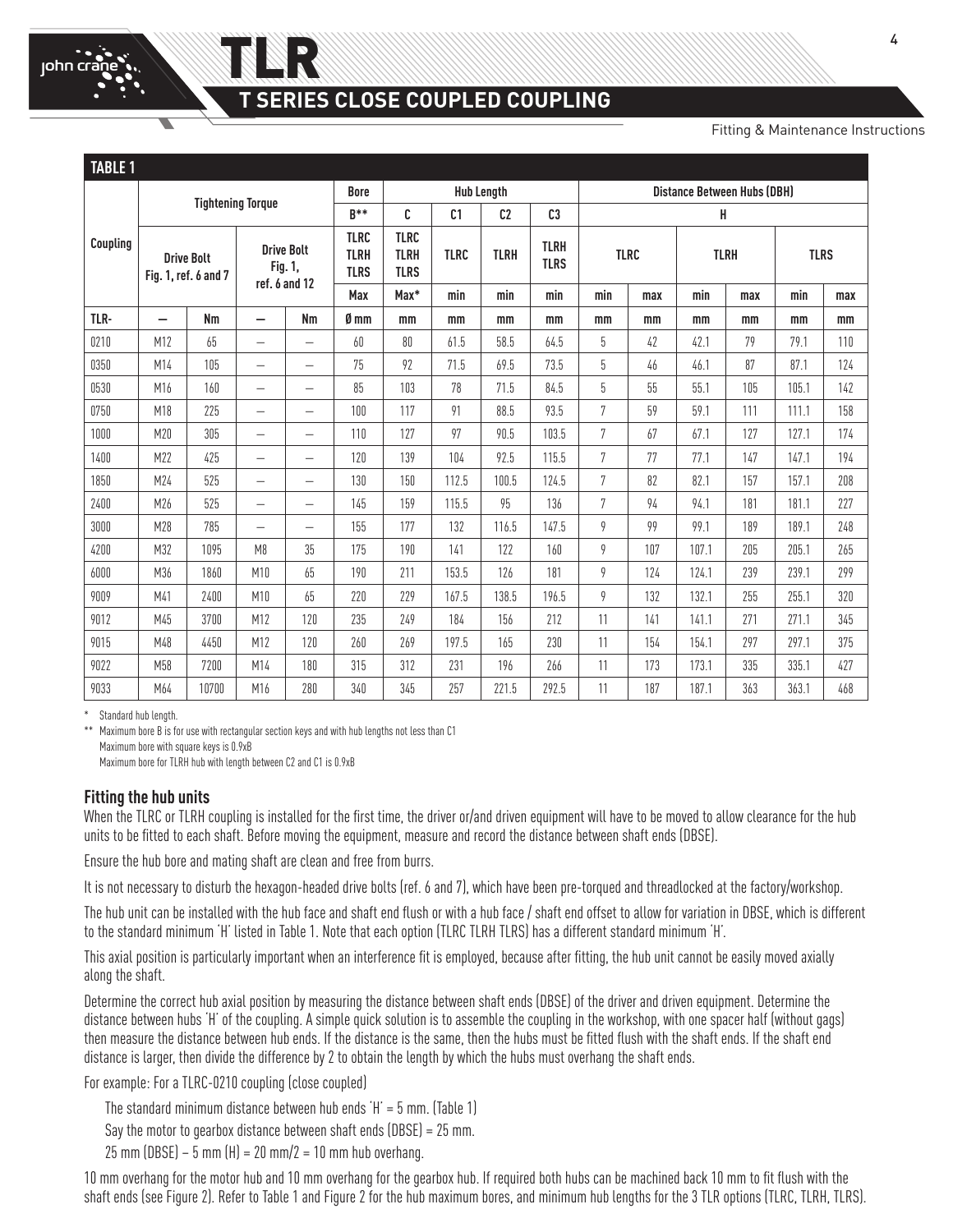Fitting & Maintenance Instructions

### **Parallel bore with key**

john crane

Measure the shaft diameter and hub bore to confirm the correct fit.

For clearance fits, install the key(s) into the shaft keyway and with a little lubrication on the shaft, slide the hub unit onto the shaft. The key should be a tight sliding fit in the keyway with a small clearance at the top of the key. Secure the hub to the shaft in the correct axial position with one or more grub screws.

John Crane recommends a light interference fit for most applications, and it may be necessary to apply heat to assist fitting of such hub units. A warm oil bath or oven will usually be adequate. DO NOT use spot heat or exceed 175°C, as this may cause distortion. A thermal heat stick can be used to estimate the temperature before quickly sliding the hub unit onto the shaft. A suitable stop will ensure the correct axial position is located.

### **Taper bore with key**

- Thoroughly clean all contact surfaces and smear the tapered surfaces with oil.
- Fit the hub onto the shaft without the key(s). Lightly hammer the hub with a soft-faced mallet to ensure metal-to-metal contact takes place.
- Measure the distance from the end of the shaft to the face of the hub using a depth micrometer (record this measurement).
- Securely mount a dial gauge onto the inboard hub flange and set to zero.
- If necessary, remove the hub and fit the key(s), which should be a tight sliding fit in the keyway with a small clearance at the top of the key.
- Refit the hub and draw up the shaft to the correct axial position indicated by the dial gauge. If an interference fit is required, the hub may have to be heated (this is rare, however).
- When the hub has cooled remeasure the distance from the end of the shaft to the face of the hub to confirm the correct axial position.
- Fit the shaft-end retaining nut if applicable to ensure the hub is locked in position axially. **NOTE:** The hub face may not be flush with the shaft end when taper bores are used.

### **Shaft alignment**

Align the center lines of the driving and driven machine shafts as follows:

- Move the equipment into position
- Check for any soft foot. Correct before commencing alignment
- With one machine firmly bolted down, set the distance between quard rings (dim 'A' Figure 1) to equal the split-spacer length flange to flange  $$ refer to Table 2.

**IMPORTANT** Distance between guard rings should be measured with the membranes in the neutral position with the compression screws loose.

Align the shaft center lines both horizontally and vertically, ideally using the shafts. However, if access prohibits this then align using the hub bosses or flanges. John Crane recommends the reverse periphery method for accurate alignment. This can be done using dial gauges or with a laser shaft alignment kit. Further details on recommended laser alignment vendors are available from John Crane on request.

Recheck the distance between guard rings after the shafts have been aligned.

**IMPORTANT** The misalignment tolerances quoted in literature and on drawings, allow for dynamic conditions and variations. For the best service from the coupling, John Crane recommends that installed misalignment is no more than 10% of the maximum allowable misalignment, allowance being made for any anticipated movements which will occur during operation (e.g., thermal movements on hot pumps). Refer to Table 2 for maximum misalignments.

### **Installing the split spacer**

- 1. Measure the spacer-gap distance 'A' between the guard ring faces refer to Figure 1. Both membrane packs must be in the neutral position with all 8 compression screws loose (ref. 10).
- 2. Check length 'A' is equal to the split spacer length (refer to Table 2). A
- 3. Using the 4 red-painted compression screws at each end, compress each membrane pack enough to allow the spacer halves to be slid into place. **Do not overcompress** — refer to Figure 3 and Table 2 for the **minimum gap 'X'**.
- 4. Insert both halves of the split spacer. **Note that each split spacer has two unique halves**. B Spacer halves are tied together at the factory and must not be separated. The 3 mm flange groove must align on both spacer halves. Ensure that each spacer spigot has located into its respective guard ring recess and that spacer bolt holes align with the guard ring threaded holes.
- 5. Carefully release the compression screws and remove.
- 6. Install the full complement of stripper bolts at each end and evenly tighten to the torque given in Table 2. After tightening, check that the spacer flange is in full contact with the guard ring on either side of the spacer split.



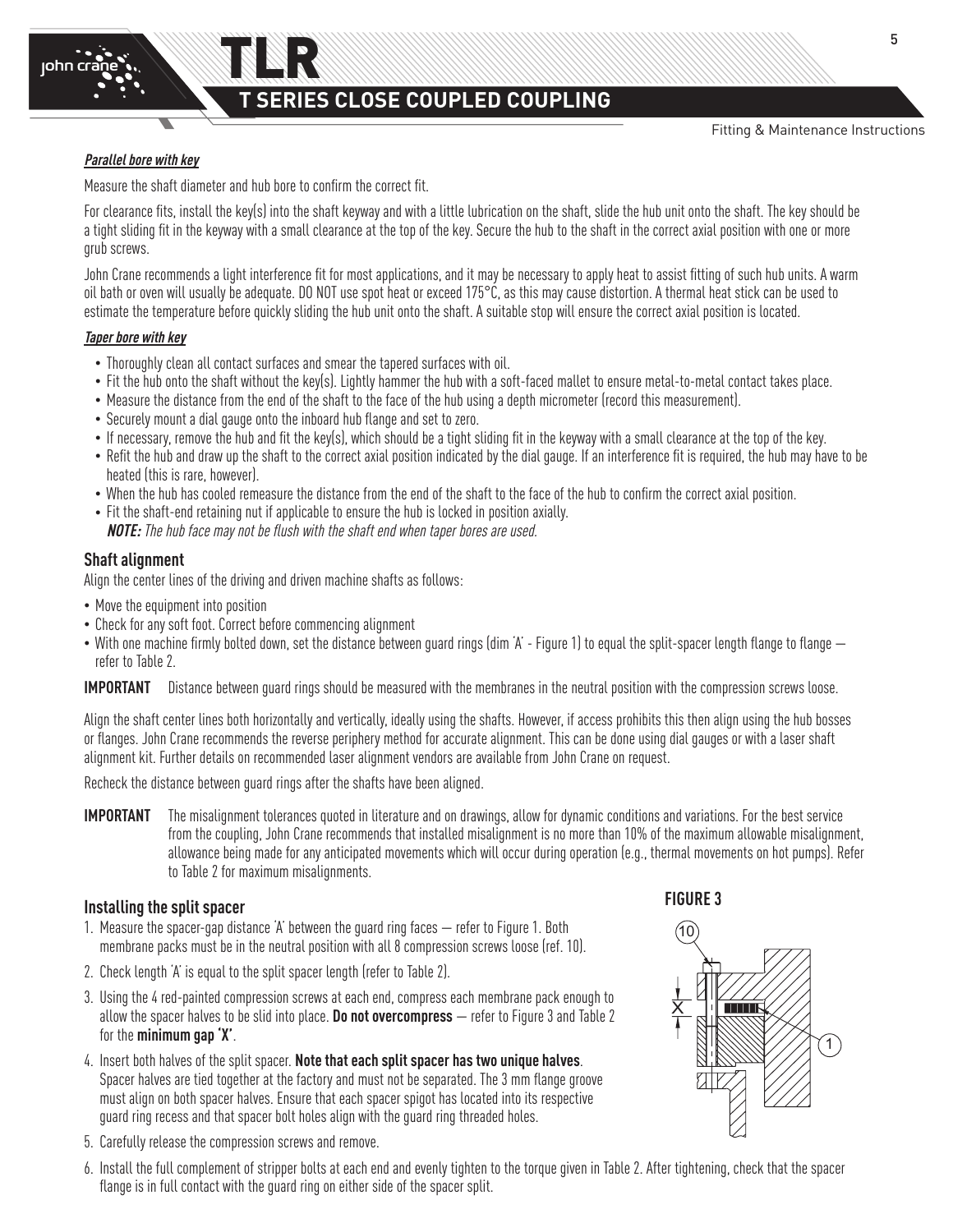**SERIES CLOSE COUPLED COUPLING** 

Fitting & Maintenance Instructions

7. Use a 16 mm spigot ended torque wrench with the correct A/F ring end or open-ended fitting to torque the stripper bolts. John Crane recommends Norbar Professional-type adjustable torque wrenches with Norbar open ended fittings (refer to Table 2 for the tool part codes). The Norbar website can be found at www.norbar.com

**NOTE:** The guard rings are tapped with a special thread that locks the stripper bolt in place when the final tightening torque is reached. No additional locking method is required.

Store the compression/gagging screws and sleeves with this document for any future maintenance work.

TLR

| <b>TABLE 2</b>  |                                        |                                  |                                         |                          |                         |                                                                        |                |                                    |     |                                                        |                                    |
|-----------------|----------------------------------------|----------------------------------|-----------------------------------------|--------------------------|-------------------------|------------------------------------------------------------------------|----------------|------------------------------------|-----|--------------------------------------------------------|------------------------------------|
|                 | <b>Maximum</b><br><b>Misalignments</b> |                                  | <b>Minimum Gap</b><br><b>Compressed</b> | <b>Membrane</b>          | <b>Split</b>            | <b>Stripper Bolts (hexagon head)</b><br>12.9 Strength (Fig. 1, ref. 9) |                |                                    |     | <b>Stripper Bolt Tooling</b>                           |                                    |
| Coupling        | Axial +/-                              | <b>Parallel</b><br><b>Offset</b> | 'X'                                     | Pack<br><b>Thickness</b> | <b>Spacer</b><br>Length | Quantity<br>Per<br>Coupling                                            | <b>Size</b>    | <b>Tightening</b><br><b>Torque</b> |     | <b>Norbar</b><br><b>End Fitting</b><br>Product<br>Code | <b>Norbar</b><br>Torque-<br>Wrench |
|                 | mm                                     | mm                               | mm                                      | mm                       | mm                      |                                                                        |                | Nm                                 | A/F |                                                        | Product<br>Code                    |
| TLR-0210        | 1.4                                    | 0.6                              | 9.0                                     | 4.19                     | 44.6                    | 20                                                                     | M <sub>6</sub> | 12                                 | 10  | 29844                                                  | 15062                              |
| TLR-0350        | 1.7                                    | 0.7                              | 9.3                                     | 5.02                     | 51.0                    | 20                                                                     | M8             | 30                                 | 13  | 29847                                                  | 15062                              |
| TLR-0530        | 1.9                                    | 0.8                              | 10.0                                    | 5.72                     | 59.6                    | 20                                                                     | M8             | 30                                 | 13  | 29847                                                  | 15062                              |
| TLR-0750        | 2.2                                    | 0.8                              | 10.8                                    | 6.48                     | 66.1                    | 20                                                                     | M10            | 55                                 | 17  | 29851                                                  | 15063                              |
| <b>TLR-1000</b> | 2.4                                    | 0.9                              | 11.8                                    | 7.24                     | 72.9                    | 20                                                                     | M10            | 55                                 | 17  | 29851                                                  | 15063                              |
| TLR-1400        | 2.7                                    | 1.0                              | 13.1                                    | 8.00                     | 81.8                    | 20                                                                     | M10            | 55                                 | 17  | 29851                                                  | 15063                              |
| TLR-1850        | 3                                      | 1.1                              | 14.5                                    | 8.76                     | 87.1                    | 20                                                                     | M12            | 100                                | 19  | 29877                                                  | 15063                              |
| TLR-2400        | 3.2                                    | 1.2                              | 14.9                                    | 9.53                     | 91.2                    | 20                                                                     | M12            | 100                                | 19  | 29877                                                  | 15063                              |
| TLR-3000        | 3.5                                    | 1.3                              | 15.9                                    | 10.29                    | 100.2                   | 20                                                                     | M14            | 150                                | 22  | 29854                                                  | 15064                              |
| TLR-4200        | 3.9                                    | 1.4                              | 17.4                                    | 11.43                    | 102.1                   | 20                                                                     | M14            | 150                                | 22  | 29854                                                  | 15064                              |
| TLR-6000        | 4.4                                    | 1.6                              | 19.9                                    | 12.95                    | 111.3                   | 20                                                                     | M16            | 235                                | 24  | 29856                                                  | 15065                              |
| TLR-9009        | 5                                      | 1.7                              | 23.6                                    | 14.86                    | 110.9                   | 32                                                                     | M16            | 235                                | 24  | 29856                                                  | 15065                              |
| TLR-9012        | 5.5                                    | 1.8                              | 26.1                                    | 16.00                    | 112.8                   | 32                                                                     | M16            | 235                                | 24  | 29856                                                  | 15065                              |
| TLR-9015        | 6                                      | 2.0                              | 28.4                                    | 17.53                    | 124.2                   | 32                                                                     | M16            | 235                                | 24  | 29856                                                  | 15065                              |
| TLR-9022        | 7.1                                    | 2.2                              | 35.5                                    | 20.96                    | 128.1                   | 64                                                                     | M16            | 235                                | 24  | 29856                                                  | 15065                              |
| TLR-9033        | 7.9                                    | 2.4                              | 39.5                                    | 23.24                    | 136.9                   | 64                                                                     | M16            | 235                                | 24  | 29856                                                  | 15065                              |

#### **NOTES:**

john cra

Data given on general arrangement (GA) drawings, if supplied, takes precedence.

Maximum axial misalignment values are for the complete coupling (both membrane packs).

Maximum parallel offset assumes a 1/3 degree angular misalignment on both membrane packs.

**John Crane recommends that final alignment limit is 10% of the maximum allowable misalignment.**

### Overhauling the Hub Unit in SITU

The spacer (ref. 3) is in two halves, split axially.

- 1. Slacken all the hexagon-headed stripper bolts (ref. 9) at each end and back off by 3 mm.
- 2. Using 4 red-painted compression screws at each end, compress each membrane pack. Do not overcompress refer to Figure 3 & Table 2 for minimum gap 'X'.
	- Select one half spacer and remove the stripper bolts from each end.
	- Disengage the spigots and remove the half spacer.
	- Repeat for the second half spacer.
	- Tape the halves together and retain as a matched pair. **Mixing spacer halves may result in premature failure of the coupling.**
- 3. Release the compression screws and remove.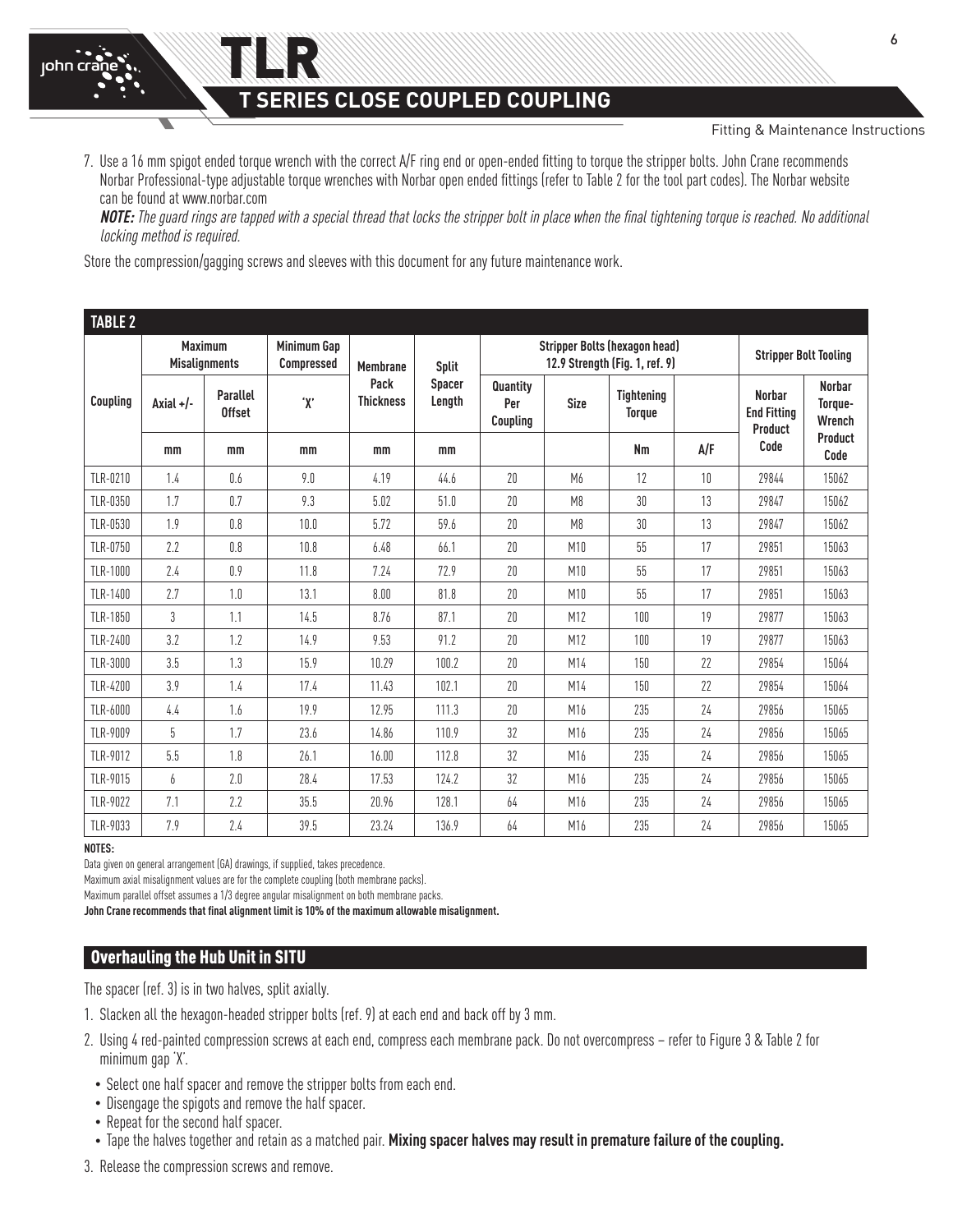Fitting & Maintenance Instructions

10

X

# .<br>Overhauling the Hub Unit in SITU (continued)

TLR

- 4a. **For hub units with standard ISO nuts (ref. 7)** Loosen and remove the 4 hexagon drive bolts/washers/collars (Figure 4) that secure the guard ring to the membrane pack. Remove or slide the guard ring onto the opposite hub boss. Loosen and remove the 4 hexagon drive bolts/washers/collars that secure the hub to the membrane pack. Remove the membranes. Inspect the drive bolts and fixings for any sign of damage/corrosion. Replace as a set if required. Repeat for the second hub unit. It is essential that both membrane packs are replaced if they have been in service for a long period, as fatigue damage is not always evident. Refer to the section on spares.
- 4b. **For hub units with Titan nuts TLR-4200 size and above (Figure 1, ref. 12)** Loosen and remove the 6 socket-headed cap screws in all 4 Titan nuts that secure the guard ring to the membrane pack. Use a suitable lever and 2 long bolts to screw off each Titan nut. Remove the 4 hexagon drive bolts/washers/collars (Figure 5). Remove or slide the guard ring onto the opposite hub boss. Repeat for the 4 hexagon drive bolts/washers/ collars that secure the hub to the membrane pack. Remove the membranes. Inspect the drive bolts and fixings for any sign of damage/corrosion. Replace as a set if required. Repeat for the second hub unit. It is essential that both membrane packs are replaced if they have been in service for a long period, as fatigue damage is not always evident. Refer to the section on spares.

**NOTE:** The driver or driven equipment may need to be moved to replace the membranes for equipment with a very short DBSE (TLRC-4200 size and above)

the section of the sectional above the section of damage, inspect the stripper bolts (ref. 9) and replace as a set if necessary. It is highly recommended that that increased that increased that increased that increased tha the alignment is checked and adjusted as necessary before installing the split spacer. Refer to the section headed Installing The Split Spacer. **NOTE:** The hub units for the TLRC and TLRH can only be removed after moving one or both machines.

### Assembling the Hub Unit

- 1. From Figure 1, identify the following:
	- 1 hub (ref. 8)
	- 8 drive bolts (ref. 6)
	- 8 nuts (ref. 7 or ref. 12)
	- 8 overload collars (ref. 4)
	- 16 pack washers (ref. 5)
	- 1 guard ring (ref. 2)
	- 1 membrane pack (ref. 1)

Check the pack thickness from Table 2.

- 2. If the drive bolts and fixings are being reused, thoroughly clean the threads and surfaces before assembly.
- **ATTENTION** Ensure the profiled radii of the pack washers (ref. 5) are in contact with the outer membranes. Check the overload collar (ref. 4) hole chamfer faces the drive bolt head (see Figure 4). Failure to do this may result in premature failure of the coupling.
- 3. Fit 4 hexagon bolts/washers/collars as shown in Figure 4 into the membrane pack, 90° apart. Align the bolts into the 4 bolt holes of the hub flange which will face the guard ring. Hub orientation will depend on the coupling designation - TLRC TLRH or TLRS (see Figure 1).
- 4. Lightly and evenly tap the 4 bolts into place with a soft-faced mallet. Take special care not to over stretch or damage the membranes
- 5. Fitting the locknuts

### • **For hub units with standard ISO nuts (ref. 7)**

Apply thread locking adhesive (for example Locktite 270) to the bolt threads and, taking care NOT to turn the bolts1 , tighten the nuts evenly to the THRUST RING  $\overline{\text{correct}}$  DRIVE BOLT tightening torque value as specified in Table 1 (ref. 6 and 7).

### • **For hub units with Titan nuts (ref. 12)**

6. Fit the remaining 4 hexagon bolts/washers/collars into the membrane pack from the opposite direction. Fit the guard ring over the hub boss with the split-spacer interface facing away from the hub flange. Support the guard ring with wooden blocks and lightly and evenly tap the 4 bolts into place with a soft-faced mallet. Take special care not to over stretch or damage the membranes. Fit the remaining nuts as before. rummano pad

### **FIGURE 4**

- **1** Membrane pack
- **4** Overload collar
- **5** Membrane pack washer
- **6** Drive bolt



7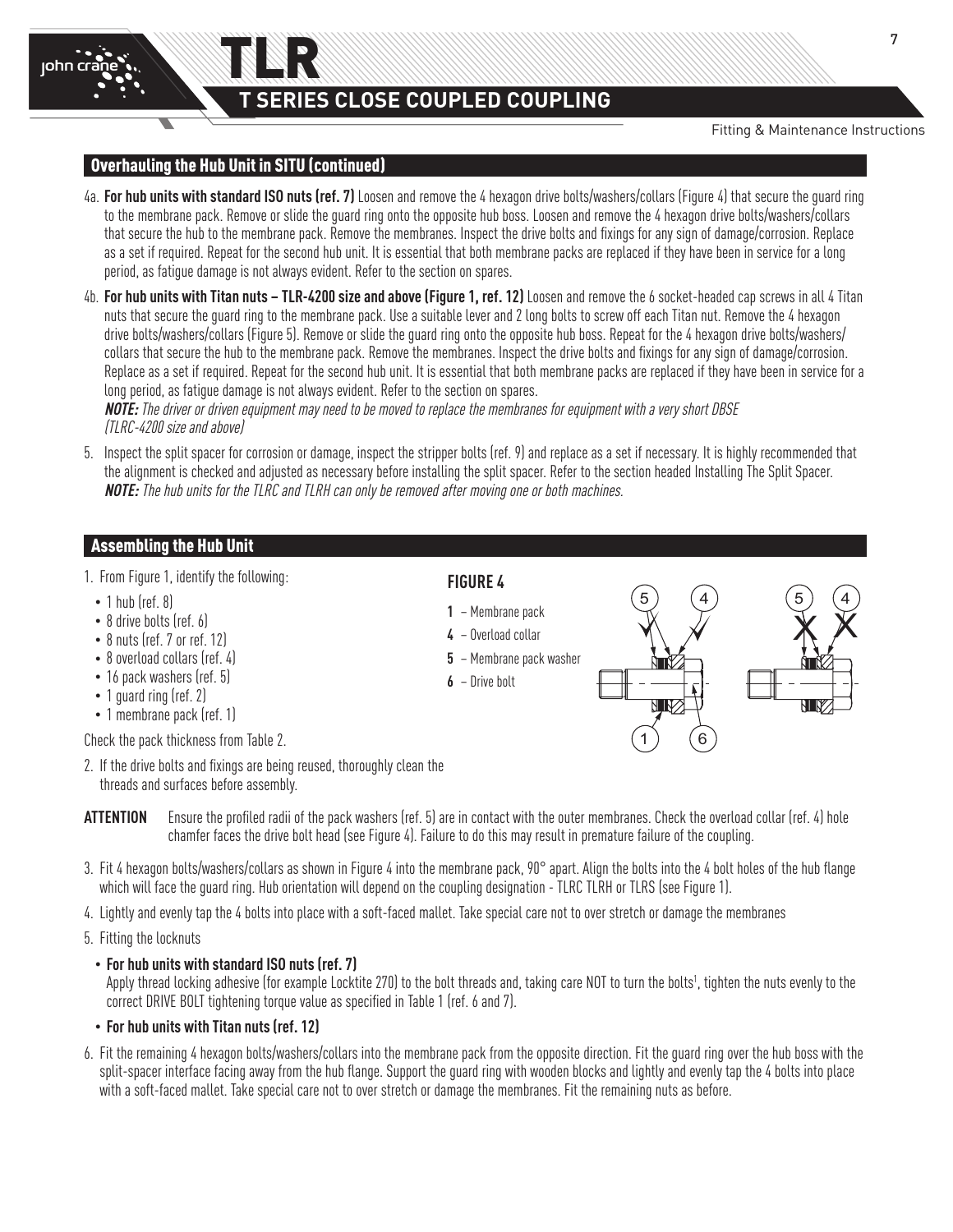

# **T SERIES CLOSE COUPLED COUPLING**

Fitting & Maintenance Instructions

## Assembling the hub unit (continued)



TLR

Fit the thrust ring onto the drive bolt thread. Apply thread locking adhesive (for example Locktite 270) onto the drive bolt thread.

Screw the Titan nut onto the drivebolt and tighten to approximately 300 Nm. Improvise using a suitable lever and 2 long bolts.

 $2 \text{ mm}$ Apply oil to each thread then screw

the 6 Titan cap screws into each Titan nut until each screw contacts the thrust ring.

Check that every head protrudes approximately 2 mm above the Titan nut face.



0.5 mm 0.5 mm 0.5 mm

Tighten the cap screws in a cross pattern at 25%, 50%, 75% and finally 100% of the recommended tightening torque.

Check that every head protrudes a minimum of 0.5 mm above the Titan nut face. Repeat for each Titan nut.

<sup>1</sup> Do not rotate the bolts. This will distort the membranes and reduce coupling life.

### Operation, Inspection and Maintenance

Routine examination should include a periodic check on the tightness of fasteners and visual inspection of transmission components, particularly the membranes, for signs of fatigue or wear.

If the coupled machinery is disturbed at any time, shaft alignment should be rechecked. Alignment checking is recommended if a deterioration of installation alignment during service is suspected.

Failures are rare and can generally be attributed to excessive misalignment or / and severe torsional overload. In all cases of coupling failure, the cause should be identified and corrected before replacing the coupling.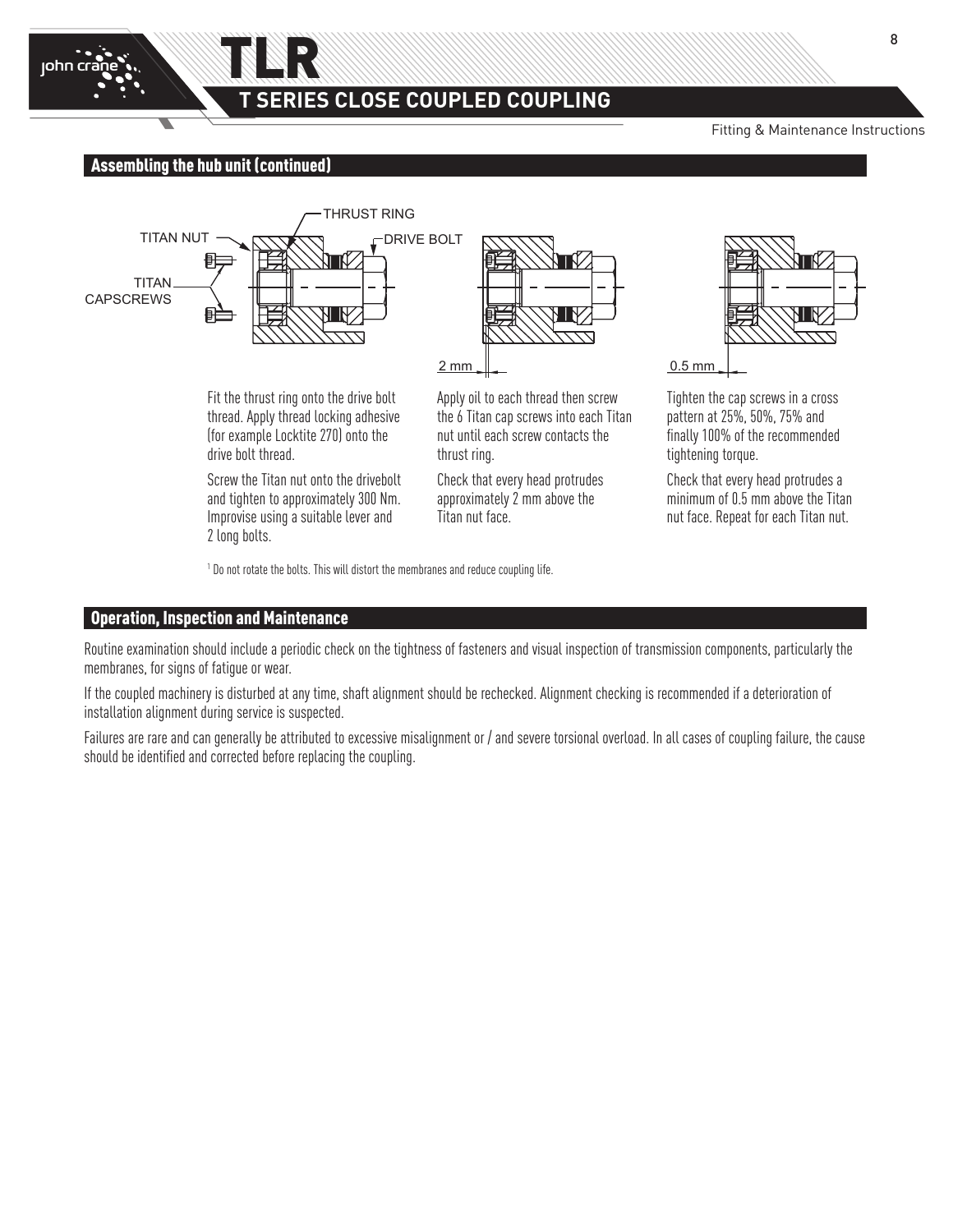Fitting & Maintenance Instructions

This section refers to couplings that bear the CE and ATEX required markings:

# CE / ATEX Marking

All couplings that comply with CE and ATEX legislation will be marked as shown. This will be etched on the spacer element of the transmission unit if enough room is available.

### **A) Ambient temperature is standard (40ºC max)**

# $CE \langle \overleftrightarrow{\xi_x} \rangle$  | M2<sub>C</sub> $\langle \overleftrightarrow{\xi_x} \rangle$  || 2GD<sub>C</sub> T6 (T85°C) |  $\overleftrightarrow{\xi_y}$  ||shn creative state SL1 4LU, UK. XX

Where John Crane's Metastream metal membrane couplings are required for use in higher ambient temperatures, John Crane UK Ltd certifies that the equipment complies with the temperature classification range listed below in Table 3, and in all other respects complies with the type certificates.

| <b>TABLE 3</b>    |                              |                         |                        |                       |  |  |  |  |  |
|-------------------|------------------------------|-------------------------|------------------------|-----------------------|--|--|--|--|--|
|                   | <b>Ambient Range Marking</b> | Group II, Category 2 GD |                        | <b>Marking Option</b> |  |  |  |  |  |
| Min.              | Max.                         | $**$                    | Group I, Category 2 M2 |                       |  |  |  |  |  |
|                   | Unknown                      | T3 (T200°C)             | Not Applicable         | B                     |  |  |  |  |  |
| $-55^{\circ}$ C < | Ta < $150^{\circ}$ C         | T3 (T200°C)             | Not Applicable         | B                     |  |  |  |  |  |
| $-55^{\circ}$ C < | Ta < $90^{\circ}$ C          | T4 (T135°C)             | $150^{\circ}$ C        | C                     |  |  |  |  |  |
| $-55^{\circ}$ C < | Ta < $55^{\circ}$ C          | T5 (T100°C)             | $150^{\circ}$ C        |                       |  |  |  |  |  |
| $-55^{\circ}$ C < | Ta < 40°C                    | T6 (T85°C)              | $150^{\circ}$ C        | А                     |  |  |  |  |  |

# **B) Ambient temperature is (-55°C < Ta < 150ºC) OR ambient temperature is unspecified, the equipment is not suitable for mining applications, Group I, Category 2.**

$$
CC \left(\overbrace{\mathsf{Ex}}\right) \parallel 2 \text{GD}_c \text{ T3} \text{ (T200°C)} \stackrel{\text{john crainé}}{\text{...}} \text{SL1} \text{ 4LU, UK. XX}
$$

# **C) Ambient temperature is (-55°C < Ta < 90ºC)**

When the ambient temp. is specified, 'T3' is replaced by the following 'T' mark (\*\*) according to Table 3.

$$
\text{CE} \leftarrow \text{M2}_{c} \leftarrow \text{N1} \text{2GD}_{c} \times \text{M2} \text{N1} \text{2GD}_{c} \times \text{M3} \text{N1} \text{2GD}_{c}
$$

# **NOTE:**

'XX' is the year of manufacture and will change. For example, for year 2016;  $XX = 16$ . CE and EX marks must meet requirements of Annex II in Reg. (EC) No. 765/2008 and Annex II in Dir. 84/47/EEC respectively.

### **Operation in aggressive atmospheres**

The following components contain non-metallic materials. Confirm compatibility or provide suitable protection if the coupling is to operate in an aggressive atmosphere.

- The hub electrical insulation (if supplied option) reinforced thermosetting plastic
- Limited end float bearings (if supplied option) PTFE based plastic

### **Temperature classification of John Crane's Metastream couplings**

John Crane's Metastream metal membrane couplings, supplied in conformance with Directive 2014/34/EU, have to meet the classifications specified in Table 3 when used in accordance with instructions and information supplied.

T, L and H series couplings, using the disk type flexible elements, are covered by type examination certificate **Sira 02ATEX9403**.

M series couplings, using the diaphragm type flexible elements, are covered by type examination certificate **Sira 02ATEX9404**.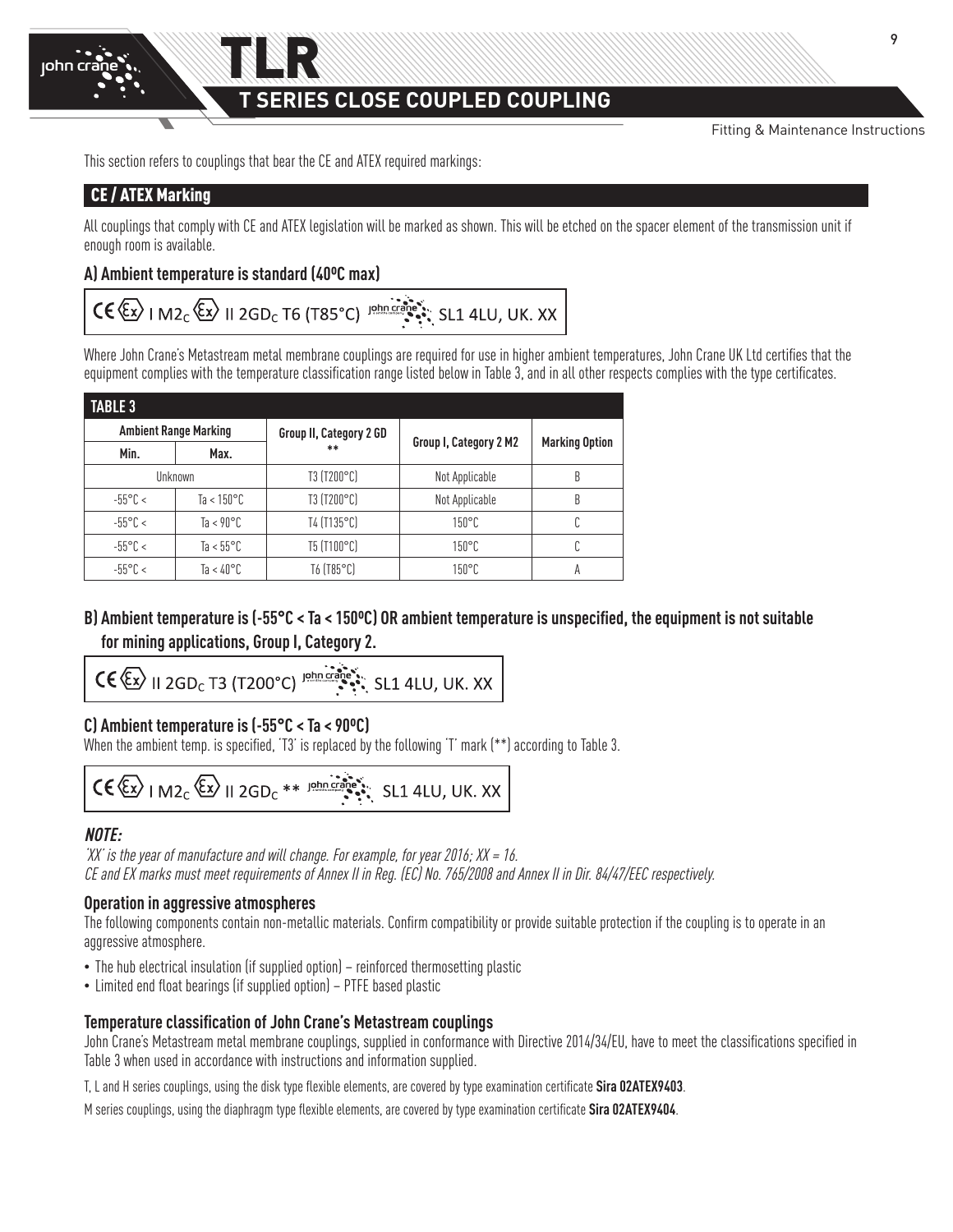$\overline{\phantom{0}}$ 

### TLR**Metastream®** ATEX **I-ATEX EN (rev3)** EEC Directives –  $\mathbf{X}$   $\Box$  SERIES CLUSE CUUPLED CUUPLI **E ALACE AALINE EN AALINE INA** T SERIES CLOSE COUPLED COUPLI<mark>N</mark>G

2014/34/EU (ATEX) & 2006/42/EC (Machinery Directive)

Fitting & Maintenance Instructions

<u>Page 3 of 4 of 4 of 4 of 4 of</u>

|                                                                                                                               |                                                                                   | <b>John Crane UK Ltd</b><br>361-366 Buckingham Avenue<br>Slough<br>SL1 4LU<br>United Kingdom<br>T: +44 (0) 1753 224 000<br>F: +44 (0) 1753 224 224<br>www.johncrane.com                             |
|-------------------------------------------------------------------------------------------------------------------------------|-----------------------------------------------------------------------------------|-----------------------------------------------------------------------------------------------------------------------------------------------------------------------------------------------------|
|                                                                                                                               | <b>Declaration of Conformity</b>                                                  |                                                                                                                                                                                                     |
|                                                                                                                               | EEC Directive 2014/34/EU of 26.02.2014<br>and resultant legislation and standards |                                                                                                                                                                                                     |
| have been implemented for                                                                                                     |                                                                                   | We, the manufacturers - John Crane UK Ltd, - confirm that the explosion prevention requirements                                                                                                     |
|                                                                                                                               | Metastream <sup>®</sup> metal-membrane couplings                                  |                                                                                                                                                                                                     |
| fulfilled.                                                                                                                    |                                                                                   | Equipment complies with the requirements of directive 2014/34/EU. It is in accordance with<br>article 1 3. (a) of the directive and the fundamental Health and Safety requirements of Annex II, are |
|                                                                                                                               | The current Type Examination Certificates for the couplings are:-                 |                                                                                                                                                                                                     |
|                                                                                                                               | 'T', 'L' & 'H' Series -<br>'M' Series -                                           | Sira 02ATEX9403<br>Sira 02ATEX9404                                                                                                                                                                  |
| article 13 (b) (ii) of the Directive 2014/34/EU.                                                                              |                                                                                   | The technical documentation is deposited with the designated notified body in accordance with                                                                                                       |
| <b>SIRA Certification Services</b><br>Unit 6, Hawarden Industrial Park<br>Hawarden, Chester, CH5 3US<br><b>United Kingdom</b> |                                                                                   |                                                                                                                                                                                                     |
| Signed:                                                                                                                       | S. Pennington<br>(Engineering Manager - Couplings)                                | Date: 20 <sup>th</sup> July 2016                                                                                                                                                                    |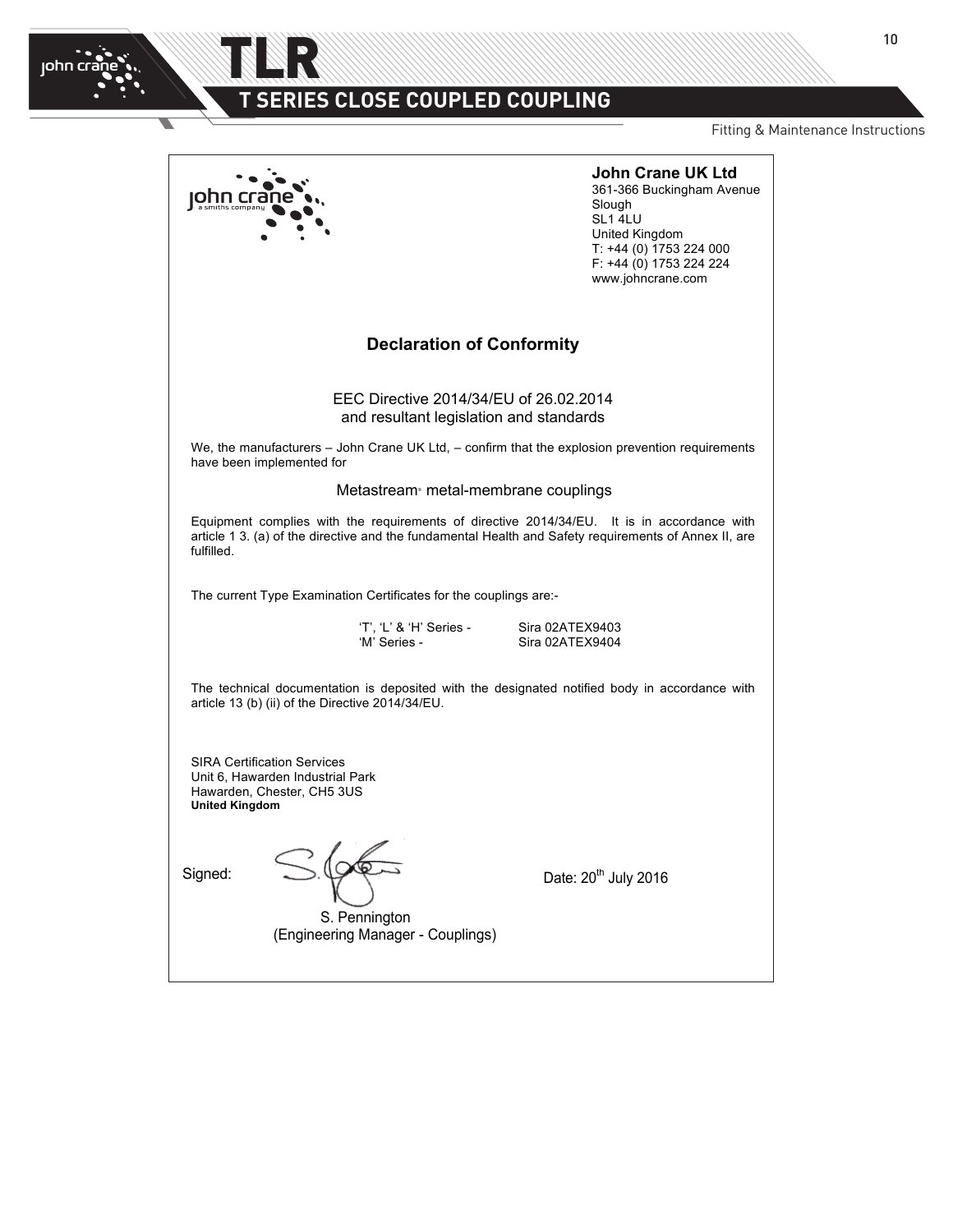2014/34/EU (ATEX) & 2006/42/EC (Machinery Directive)

TLR

john cran

Fitting & Maintenance Instructions

**John Crane UK Ltd** 361-366 Buckingham Avenue john crane Slough SL1 4LU United Kingdom T: +44 (0) 1753 224 000 F: +44 (0) 1753 224 224 www.johncrane.com **Declaration of Incorporation E.C. Machinery Directive (2006/42/EC)** Section 1.0 - Machinery Description: Flexible Power Transmission Ring and Diaphragm Form Membrane Couplings Types: 'H', 'T', 'L' & 'M' Series Section 2.0 - Applicable Harmonised Standards ISO13709 (API 610) for centrifugal pumps ISO14691 couplings for - General-purpose applications ISO10441 (API 671) (opt) couplings for - Special-purpose applications Section 3.0 - Declaration: We, John Crane declare that under our sole responsibility for the supply of the machinery defined in Section 1.0 above, the said machinery parts are intended to be incorporated into other machinery or assembled with other machinery to constitute machinery as covered by this Directive. The machinery parts, covered by this declaration must not be put into service until the machinery into which it is to be incorporated has been declared in conformity with the provisions of the Directive. Signed: Date: 20th July 2016 S. Pennington (Engineering Manager - Couplings)